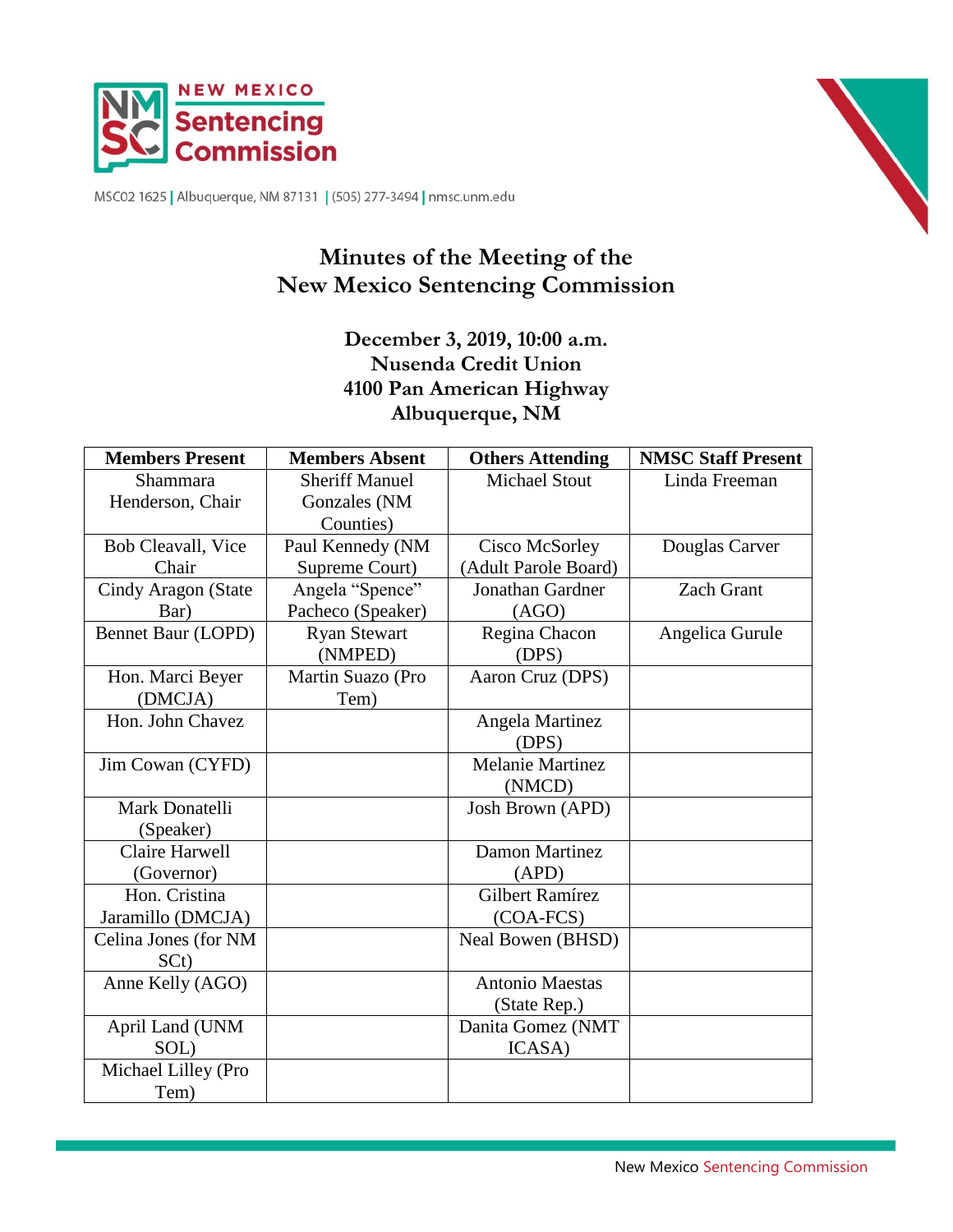| Alisha Tafoya Lucero |  |  |
|----------------------|--|--|
| (NMCD)               |  |  |
| Nina Safier          |  |  |
| (Governor)           |  |  |
| David Schmidt (Pro   |  |  |
| Tem)                 |  |  |
| Mark Shea (DPS)      |  |  |
| John Sugg (House     |  |  |
| Minority)            |  |  |
| Clint Wellborn       |  |  |
| (NMDAA)              |  |  |
| Ron West (Senate     |  |  |
| Minority)            |  |  |
|                      |  |  |
|                      |  |  |

**I. Welcome.** The meeting began at 10:14 a.m. Chair Shammara Henderson welcomed members, guests, and staff to the meeting.

## **II. Approval of minutes for the August 27, 2019 meeting.**

The minutes of the meeting were approved by voice vote.

## **III. Staff Report.**

Linda Freeman, Executive Director of the New Mexico Sentencing Commission (NMSC), informed the committee that staff were providing research to the Reform Committee, including literature reviews. A report on Probation and Parole non-custody sanctions was almost completed, and staff has performed data collection on sanctions in other states.

In addition, NMSC staff was working on the following:

- The law enforcement assisted diversion program in Pojoaque Pueblo;
- A study of the use of competency examinations in the state;
- The law enforcement assisted diversion program in Rio Arriba County, known as Re-Route;
- Research into the status of the County Detention Reimbursement Fund.

Douglas Carver, Deputy Director of the NMSC, informed the Commission that he had made a presentation to the Criminal Justice Reform Subcommittee of the Legislature's interim Courts, Corrections, and Justice Committee concerning how certain jurisdictions were revising their statutes to amend sentences for the young adult (those aged 18 to 25) populations in their criminal justice systems, given that their psychological makeup was not that of a child, but not yet that of an adult.

Zach Grant, Data Integration Program Manager, NMSC, gave the Commission an update on the crime reduction grants and the other monies the NMSC has to disburse for data integration efforts. He said that for the crime reduction grants, the Grants Committee had received approximately \$784,000 total in applications for the program, but had only \$377,000 available to disburse. These funds went to seven projects. With these projects and the other monies NMSC has available, there are now twelve projects on information flows being developed in the state. The grants have their intergovernmental agreements completed and their projects should be started soon. Mr. Carver added that the grants have funded projects in all of the Judicial Districts in the state aside from the Fifth and the Seventh. Ms. Freeman added that the crime reduction grant monies for this year were included in the Junior Bill and were specific for data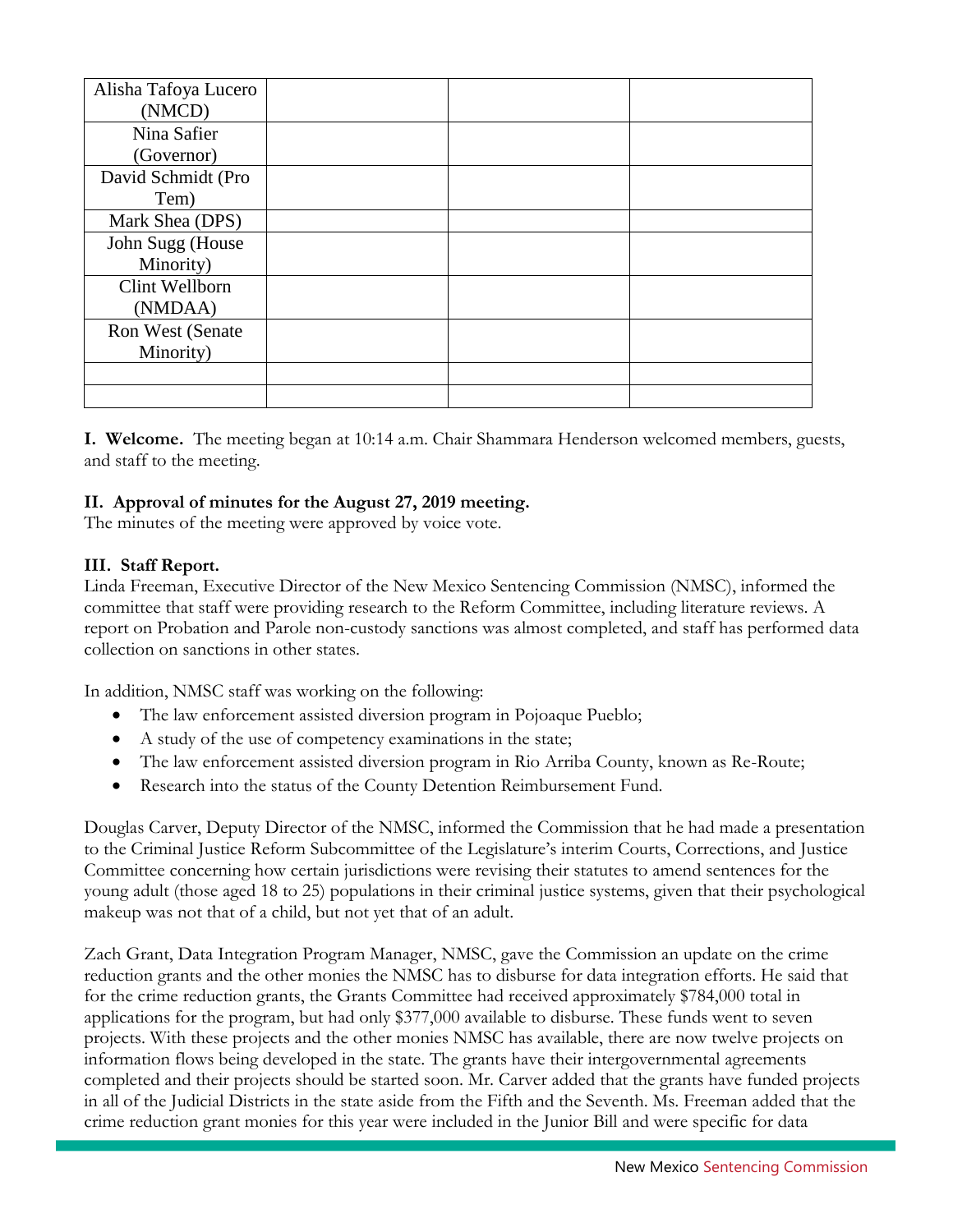sharing, which meant that there were purposes under HB 267 that were not funded. NMSC will be watching for the Department of Finance and Administration and Legislative Finance Committee recommendations to see how much support the crime reduction grants have in the upcoming budget.

Members of the Commission asked questions about and discussed whether the competency study also included juveniles, what research has been done or might be done concerning the Community Corrections Act, the state of research on the brain development of the 18 to 25 population, how Commission members might help with budget deliberations, and NMSC involvement with Uniform Crime Reporting.

# **IV. Criminal and juvenile justice proposals likely to be introduced during the 2020 legislative session.**

Representative Antonio Maestas introduced a bill, for which he is the principal sponsor, to reform Probation and Parole in the state. He noted that it was a long bill – 81 pages – because it needed to be. He informed the Commission that the main policy changes were that there would be no probation or parole fees; an independent probation agency would be created, the principal reason for the length of the bill; the Parole Board would be attached to the Department of Finance and Administration; the definition of absconding would now have a burden of proof making it easier to prove; and technical violations would be defined, distinguishing between a standard violation, which would mean breaking the law, and a technical violation, which would mean breaking a rule. He noted that the bill is still a draft and that it would be amended, possibly a few times, before it is introduced for the Legislature's consideration. He noted, in response to questions, that it was important that Probation be independent from the Corrections Department (NMCD); and that part of the reasoning behind the bill was that NMCD did not have the concept of unsupervised probation, which this bill creates.

Members of the Commission asked questions about and discussed the timeline for introducing the bill; county compliance; why Probation was going to be placed outside of the traditional Executive authority of the Governor; why Probation was not going to be placed under the Judicial Branch; whether creating a new bureaucracy was the best way to fix perceived problems with Probation; the different kinds of supervision that exist under the current Probation and Parole system; the good collaboration already evidenced in the Reform Committee discussions of Probation and Parole reform; whether it was a problem to take away Probation and Parole's present ability to arrest someone, which could have a public safety impact; and the problems that could be posed if authority is taken away from judges.

Chair Henderson asked that the subsequent versions of the bill be submitted to the Reform Committee and the Legislative Committee.

Douglas Carver, NMSC Deputy Director, noted that the Courts, Corrections and Justice Committee had endorsed three bills from the Administrative Office of the Courts (AOC). Celina Jones, General Counsel, AOC, informed the Commission that one bill creates new judgeships in the First, Second, Third, and Twelfth Judicial Districts; one allows persons 75 years of age or older to be exempted from jury service without the requirement of submitting an affidavit; and the third bill relates to issues surrounding the traffic citation process. This bill, which is similar to one vetoed in 2013, would see all citations go to the courts, rather than some going to the Motor Vehicles Division as under present law, and would make citations a summons.

Members of the Commission asked questions about and discussed whether the extra monies given to the Judicial Branch were being matched by greater resources being provided for indigent defense, whether there was consideration of the fiscal needs of the Law Offices of the Public Defender (LOPD) and the state's District Attorneys with this expansion of the judiciary, and the workload studies that used to be performed for LOPD and the District Attorneys.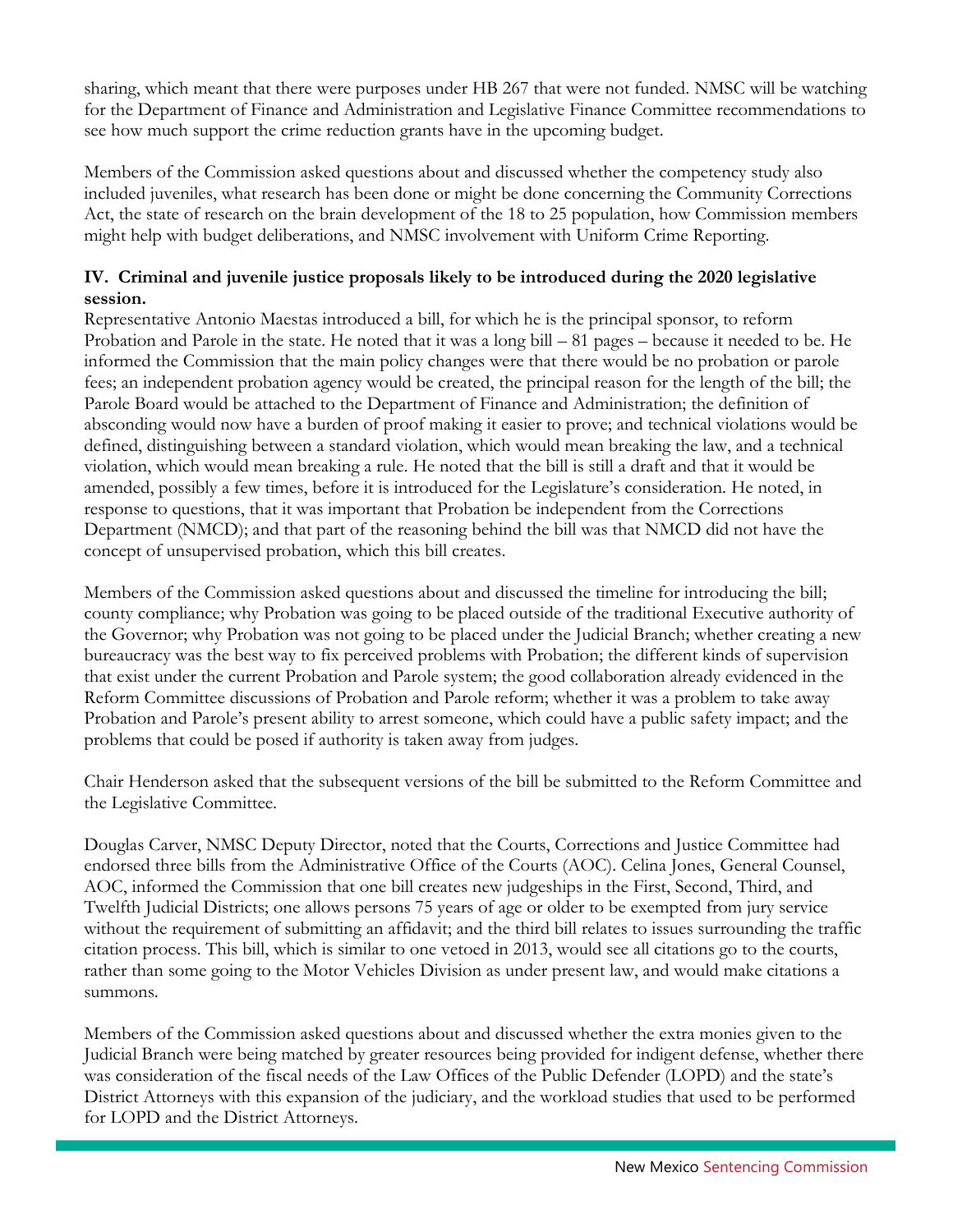# **V. City of Albuquerque Violence Interruption Program.**

Damon Martinez, Chief Policy Advisor, Albuquerque Police Department (APD), Josh Brown, Acting Commander, Violence Intervention Division, APD, and Gilbert Ramirez, Deputy Director, Family and Community Services Department, discussed a possible legislative initiative to support the implementation of a Violence Interruption Program (VIP) in the state. The VIP is an evidence-based program intended to interrupt cycles of violence, with a focus on services to those who are at the highest risk of perpetrating violence and to those at the highest risk of becoming a victim of violence. The VIP is a proactive program keyed to preventing violent crime. The idea is to have groups in the community apply for VIP grants so that different communities can tailor grants to their particular needs. The funding would flow through either the Department of Health or the Department of Public Safety, and the grantees would need to collaborate with area agencies and their local Criminal Justice Coordinating Council. Twenty percent of the funds are earmarked for Albuquerque. Albuquerque's initiatives would include a Violence Interdiction Division at APD; social services; and work with domestic violence issues.

#### **VI. Report from the Legislative Committee.**

Mr. Carver informed the Commission that the Committee would start meeting the second Tuesday of the Legislative Session, and every Tuesday thereafter until the Tuesday after the bill introduction deadline.

## **VII. Report from the Justice Information Sharing Council.**

Regina Chacon, Chair, noted that she would be stepping down as Chair of JISC, as the committee was now going to be focused on overseeing the crime reduction grant projects and the other data sharing projects with which NMSC is involved. The Department of Public Safety, however, will still be working with JISC. Ms. Freeman added that JISC is being retooled to develop consensus-building among the partners who will be involved in the various data sharing initiatives with which NMSC is involved.

# **VIII. Report from the Juvenile Committee.**

Bob Cleavall, Chair, informed the Commission that the Committee had full agendas at its meetings. The most recent meeting had a presentation from AMI Sandoval, which was in the process of becoming a treatment center for state children involved in the criminal justice system. The Committee had also discussed two bills that Sen. Bill O'Neill was considering introducing during the Legislative Session: one would involve establishing a process for early parole review for juvenile offenders who have been sentenced as adults, the other is a proposal to re-establish the old Juvenile Parole Board. In addition, the Committee has spent a fair amount of time addressing the various issues that have arisen with the closure of numerous juvenile detention centers in the state.

#### **IX. Report from the Sex Offender Management Board.**

Mr. Carver, Acting Chair, noted that the SOMB is still awaiting its appointments by the Governor, and thus has not been able to meet. He added that as the Board will be made up of entirely new members, the Board's direction will likely be different than it has been in recent years.

## **X. Report from the Grants Committee.**

Ms. Freeman stated that the work of the Grants Committee was covered in the Staff Report.

#### **XI. Report from the Reform Committee.**

Ms. Freeman stated that the work of the Reform Committee was essentially covered in the discussion of the Probation and Parole reform bill, which has been the focus of the Committee's work.